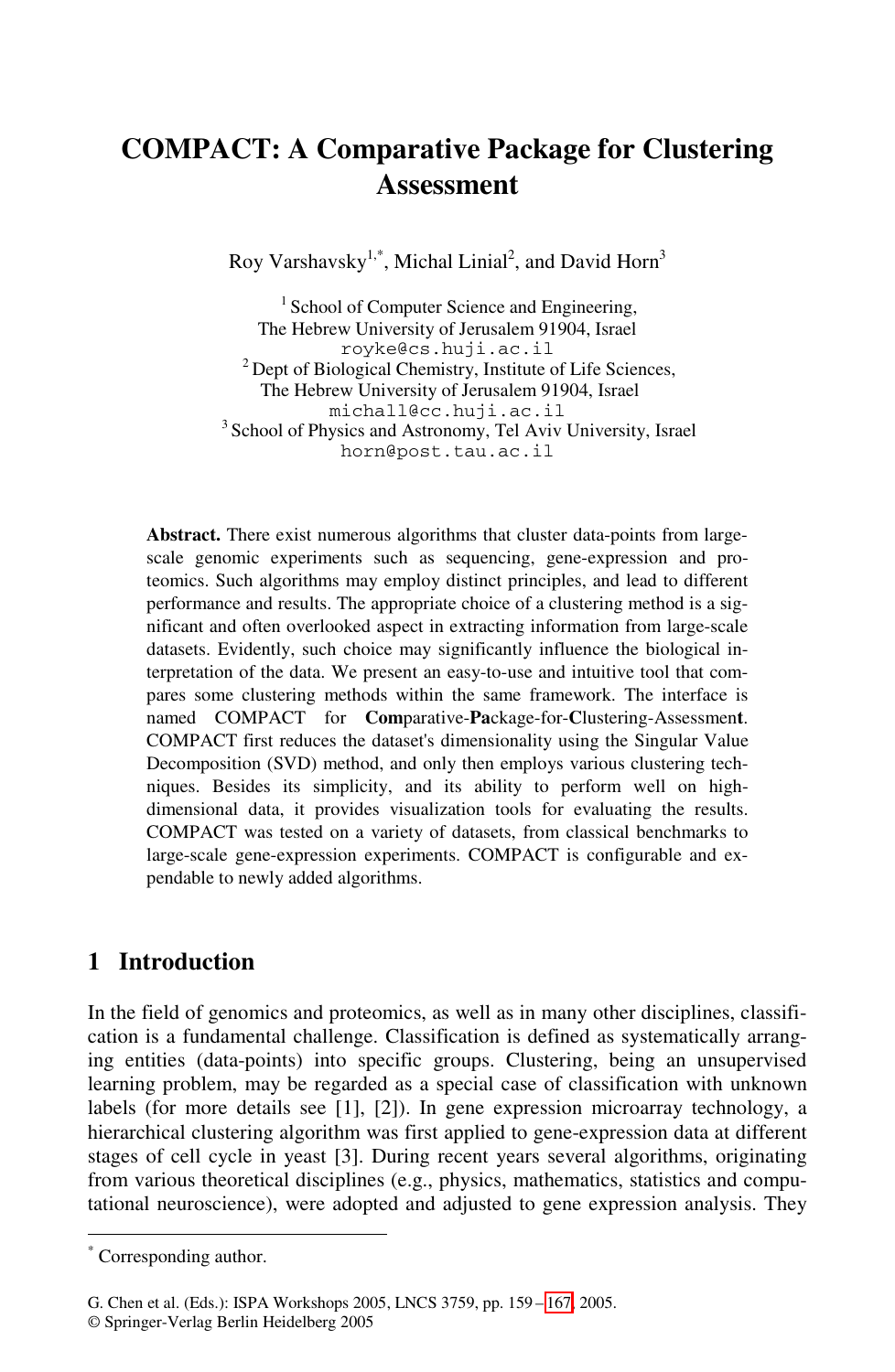are useful for diagnosis of different conditions for example differentiating between sick and healthy tissues, and classification to subtypes of a disease. An additional outcome of applying such algorithms to gene-expression data was the revealing of functional classes of genes among the thousands used in experimental settings [4]. Furthermore, it became possible, and useful, to isolate groups of relevant genes that mostly contribute to a particular condition, in the correlative or derivative perspective, a procedure called bi clustering [5].

By their nature, data points that are collected from large-scale experimental settings suffer from being represented in a high dimensional space. This fact presents a computational and an applicative challenge. Compression methods that maintain the fundamental properties of the data are called for.

As clustering algorithms are rooted in different scientific backgrounds and follow different basic principles, it is expected that different algorithms perform differently on varied inputs. Therefore, it is required to identify the algorithm that suits best a given problem. One of the targets of COMPACT is to address this requirement, and to supply an intuitive, user-friendly interface that compares clustering results of different algorithms.

In this paper we outline the key steps in using COMPACT and illustrate it on two well-known microarray examples of Leukemia [4], and yeast datasets [6]. For a comparative analysis we included routinely used clustering algorithms and commonly applied statistical tests, such as K-Means, Fuzzy C-Means and a competitive neural network. One novel method, Quantum Clustering (QC) [7], was added to evaluate its relative performance. The benefit of applying COMPACT to already processed data is demonstrated. All four algorithms that were applied in analyzing these datasets were compared with a biologically based validated classification. We conclude that the compression of data that comprises the first step in COMPACT, not only reduces computational complexity but also improves clustering quality. Interestingly, in the presented tested datasets the QC algorithm outperforms the others.

# **2 Implementation**

After downloading and configuring COMPACT, four steps should be followed: defining input parameters, preprocessing, selecting the clustering method and presenting the results.

### **2.1 Input Parameters**

COMPACT receives two input parameters that are Matlab variables: data (a twodimensional matrix) – represents the elements to be clustered, and 'real classification' (an optional, one-dimensional vector) – representing the elements according to an expert view and is based on bulk biological and medical knowledge.

### **2.2 Preprocessing**

- a) Determining the matrix shape and which vectors are to be clustered (rows or columns).
- b) Preprocessing Procedures: SVD, normalization and dimension selection.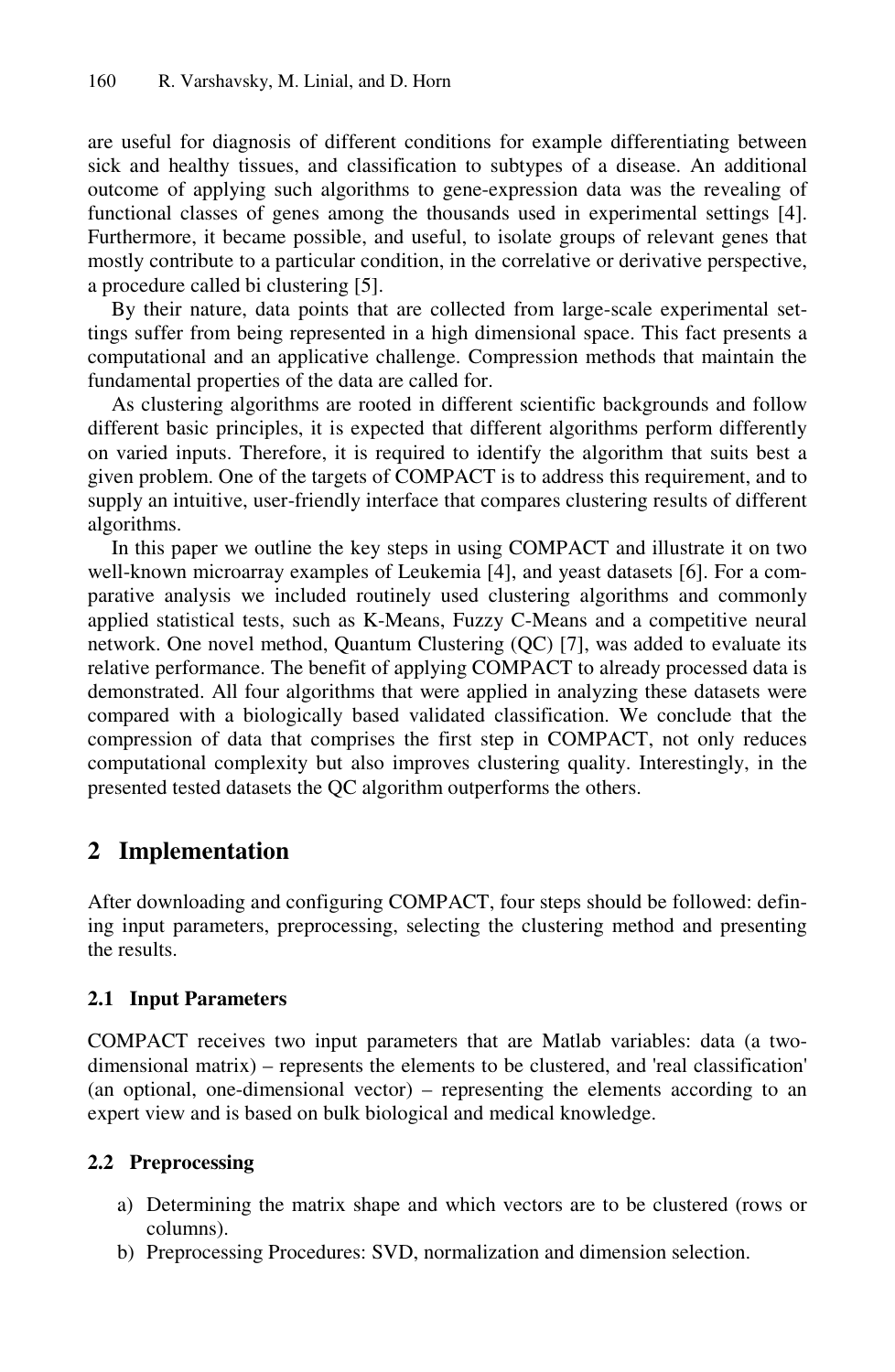### **2.3 Selecting the Clustering Method**

- a) Points' distribution preview and clustering method selection: The elements of the data matrix are plotted. If a 'real classification' exists, each of its classes is displayed in a different color. One of the clustering methods, K-means, FCM (fuzzy C-means), Competitive NN (Neural Network) or QC (Quantum Clustering) is to be chosen from the menu.
- b) Parameters for clustering algorithms: depending on the chosen method, a specific set of parameters should be defined (e.g., in the K-Means method – number of clusters).

### **2.4 COMPACT Results**

j

Once COMPACT completes its run, the results are displayed in both graphical and textual formats (results can be displayed also in a log window). In the graphical display, points are tagged by the algorithm. The textual display represents Purity and Efficiency (also known as precision and recall or specificity and sensitivity, respectively) as well as the joint Jaccard Score<sup>1</sup>. These criteria for clustering assessment are defined as follow:



**Fig. 1.** A screenshot of the graphical view on the results produced by COMPACT

<sup>&</sup>lt;sup>1</sup> The Jaccard score reflects the 'intersection over union' between the algorithm and 'real' clustering, and its values range from 0 (void match) to 1 (perfect match).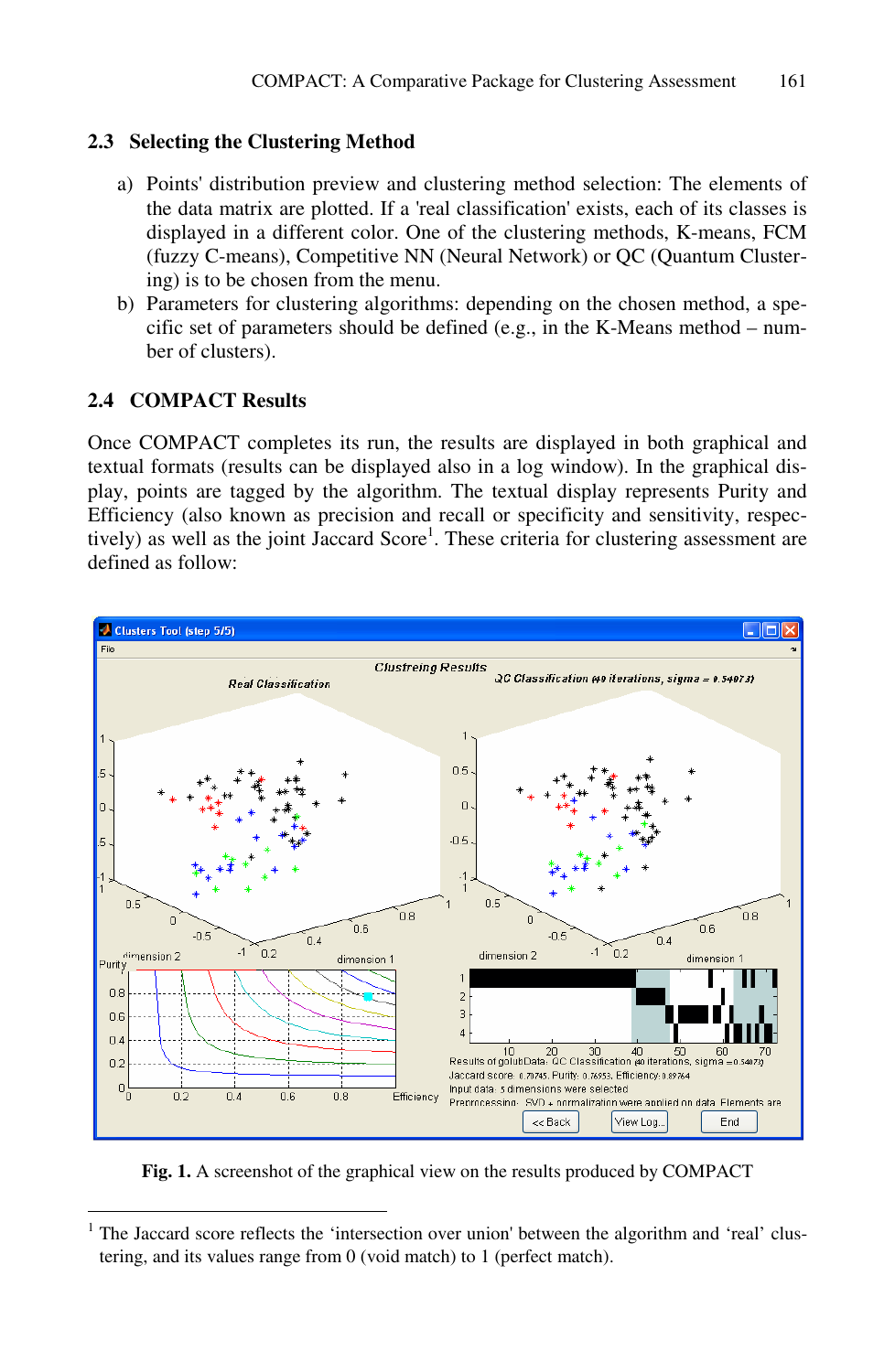$$
Purity = \frac{n_{11}}{n_{11} + n_{01}}, \quad Efficientcy = \frac{n_{11}}{n_{11} + n_{10}}, \quad Jaccard = \frac{n_{11}}{n_{11} + n_{01} + n_{10}} \tag{1}
$$

Where:

- $\bullet$  *n<sub>11</sub>* is the number of pairs that are classified together, both in the 'real' classification and in the classification obtained by the algorithm.
- $\bullet$  *n<sub>10</sub>* is the number of pairs that are classified together in the correct classification, but not in the algorithm's classification.
- $n_{01}$  is the number of pairs that are classified together in the algorithm's classification, but not in the correct classification.

Ending the application will add a new variable to the Matlab workspace: calcMapping - a one-dimensional vector that represents the calculated classification of the elements.

# **3 Results**

We applied several of the most commonly used clustering algorithms for gene expression data. By analyzing the results of COMPACT we observe significant variations in performance. In the following we compare the performance on different datasets. We choose to use datasets that were heavily studied and for which an expert view is accepted.

### **3.1 COMPACT Tests of Leukemia Microarray Expression Data**

We tested COMPACT on the dataset of Golub et al. [4] that has served already as a benchmark for several clustering tools (e.g. [2], [8], [9], [10], [11]). The experiment

| <b>Method</b>                   | <b>Jaccard</b> | <b>Purity</b> | <b>Efficiency</b> |
|---------------------------------|----------------|---------------|-------------------|
| Raw data                        |                |               |                   |
| K Means                         | 0.257          | 0.369         | 0.459             |
| Fuzzy C Means (FCM)             | 0.272          | 0.502         | 0.372             |
| Competitive Neural Network (NN) | 0.297          | 0.395         | 0.547             |
| Quantum Clustering (QC)         | <b>NA</b>      | NA.           | <b>NA</b>         |
| <b>Preprocessing (SVD)</b>      |                |               |                   |
| K Means                         | 0.4            | 0.679         | 0.494             |
| Fuzzy C Means (FCM)             | 0.316          | 0.584         | 0.408             |
| Competitive Neural Network (NN) | 0.442          | 0.688         | 0.553             |
| Quantum Clustering $(σ = 0.54)$ | 0.707          | 0.77          | 0.898             |

**Table 1.** COMPACT based comparison for the Golub dataset [4]. For details see text.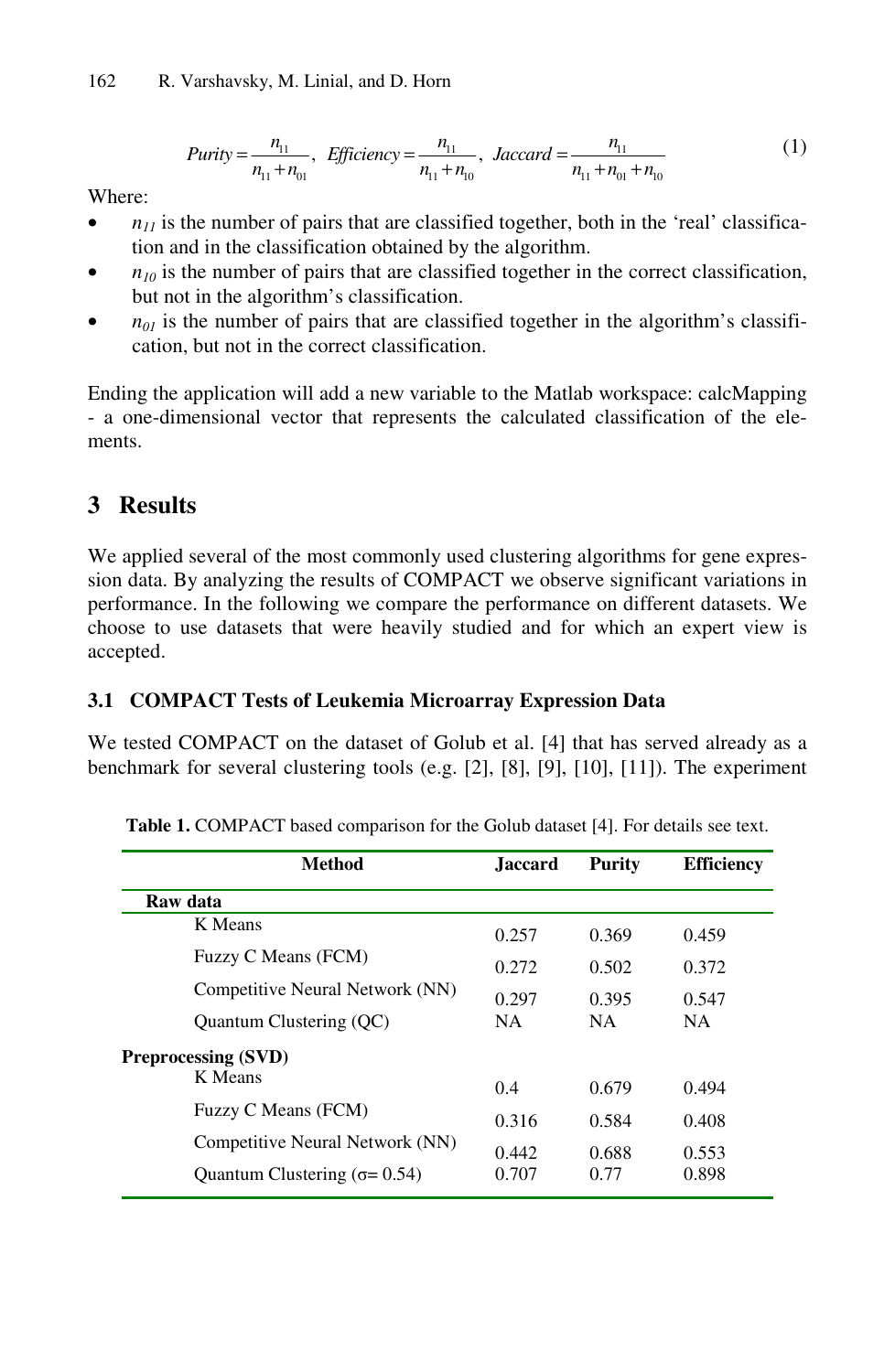

**Fig. 2.** Jaccard scores of the four algorithms tested by COMPACT on the Golub dataset. Left: before compression, Right: following application of the SVD compression step. Note that an improvement is detected for all methods by a preprocessing step.



**Fig. 3.** A graphical comparison of COMPACT results on Leukemia dataset. The samples (patients) are ordered by their groups: samples 1-37: group #1, samples 38-47: group #2, samples 48-62: group #3 and samples 63-72: group #4. The four 'real' classes are distinguished by the background color (white, gray, white and gray), whereas black bars demonstrate the algorithm's classification. For example, in (a) the first sample belongs to the 'correct' first group (white background); while the algorithm placed it in the second group (the black bar is at group #2). Shown are the results of (a) K-means (K=4) and (b) QC (Quantum clustering,  $\sigma = 0.54$ ) for clustering the AML/ALL cancer cells after SVD truncation to 5 dimensions.

sampled 72 leukemia patients with two types of leukemia, ALL and AML. The ALL set is further divided into T-cell leukemia and B-cell leukemia and the AML set is divided into patients who have undergone treatment and those who did not. For each patient an Affymetrix chip measured the expression of 7129 genes.

The clustering results for four selected clustering algorithms are shown in Table 1. A comparison of the Jaccard scores for all algorithms is displayed in Figure 2 and two clustering assignments are compared in Figure 3. Applying the selected algorithms to the raw data (i.e., without an SVD preprocessing) yields poor outcomes.

Next we applied the SVD preprocessing step selecting and normalizing the 5 leading SVD components ('eigengenes' according to Alter, [12]) thus reducing the matrix from 7129X72 to 5X72. Clustering has improved after dimensional truncation, yet not all algorithms correctly cluster the samples. Note that only QC shows a substantial degree of consistency with the 'real' classification (Jaccard.  $= 0.707$ , Purity  $= 0.77$ and Efficiency = 0.898, for discussion see Horn & Axel [13]).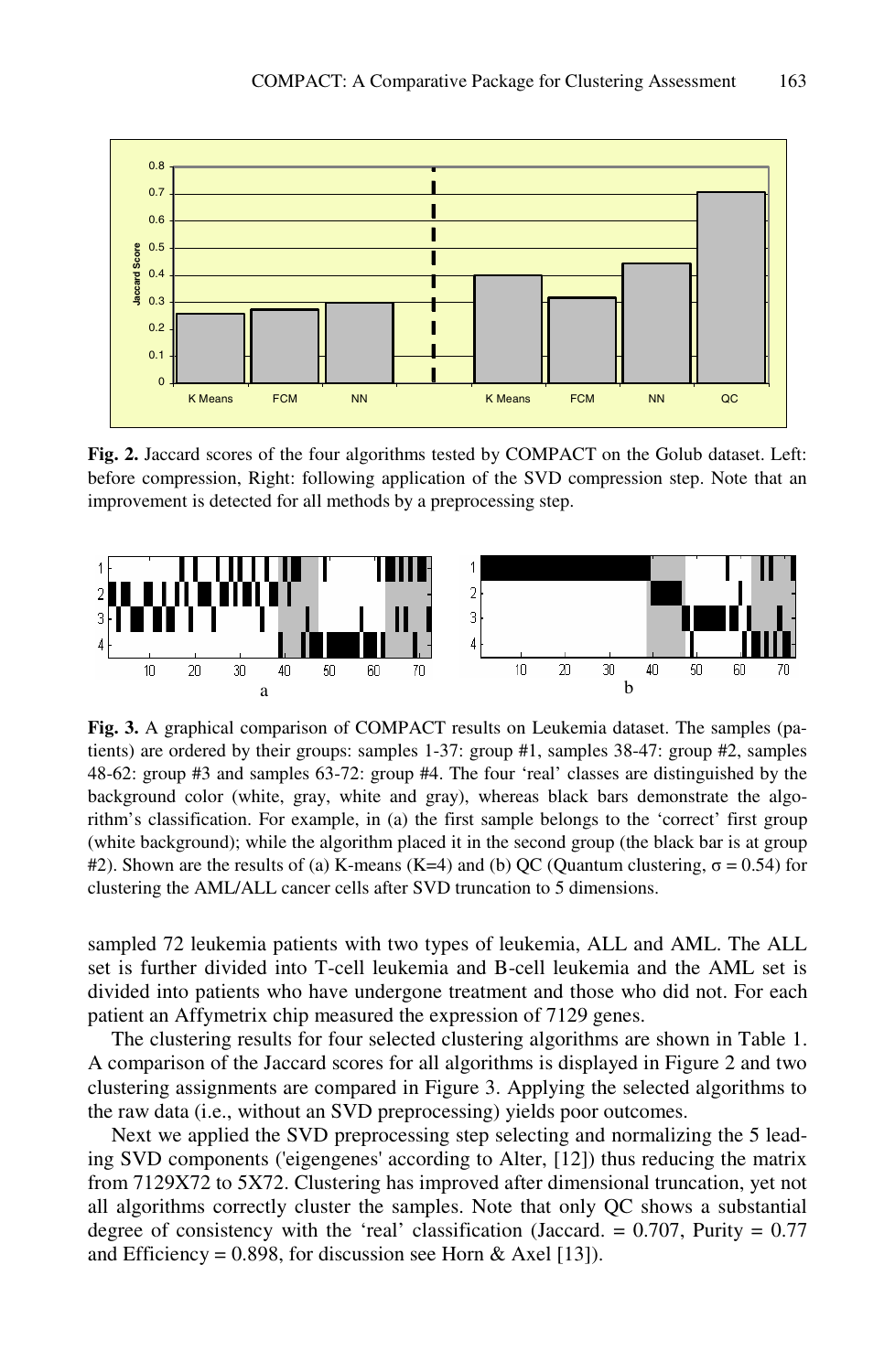### **3.2 COMPACT Tests of Yeast Cell Cycle Data**

Next we test the performance of COMPACT for clustering of genes rather than samples. For this goal we explore the dataset of yeast cell cycle presented by Spellman et al. [6]. This dataset was used as a test-bed for various statistical and computational methods 14]. The expression levels of 798 genes were collected from 72 different



**Fig. 4.** Jaccard scores of the algorithms in the COMPACT based comparison for the Spellman dataset (shown are results for four clusters analysis)

| Method                                  | <b>Jaccard</b> | <b>Purity</b> | <b>Efficiency</b> |
|-----------------------------------------|----------------|---------------|-------------------|
| Raw data                                |                |               |                   |
| K Means (5 clusters)                    | 0.435          | 0.617         | 0.596             |
| K Means (4 clusters)                    | 0.488          | 0.64          | 0.673             |
| Fuzzy C Means (5 clusters)              | 0.425          | 0.663         | 0.542             |
| Fuzzy C Means (4 clusters)              | 0.438          | 0.458         | 0.912             |
| Competitive Neural Network (4 clusters) | 0.424          | 0.53          | 0.68              |
| <b>Quantum Clustering</b>               | NA.            | NA.           | NA.               |
| <b>Preprocessing</b>                    |                |               |                   |
| K means (5 clusters)                    | 0.406          | 0.636         | 0.528             |
| K means (4 clusters)                    | 0.46           | 0.626         | 0.634             |
| Fuzzy C means (5 clusters)              | 0.4            | 0.63          | 0.522             |
| Fuzzy C means (4 clusters)              | 0.459          | 0.624         | 0.634             |
| Competitive Neural Network (5 clusters) | 0.33           | 0.55          | 0.458             |
| Competitive Neural Network (4 clusters) | 0.516          | 0.658         | 0.706             |
| OC after SVD (σ = 0.595)                | 0.554          | 0.664         | 0.77              |

**Table 2.** COMPACT based comparison to the Spellman dataset of Cell cycle in Yeast [6]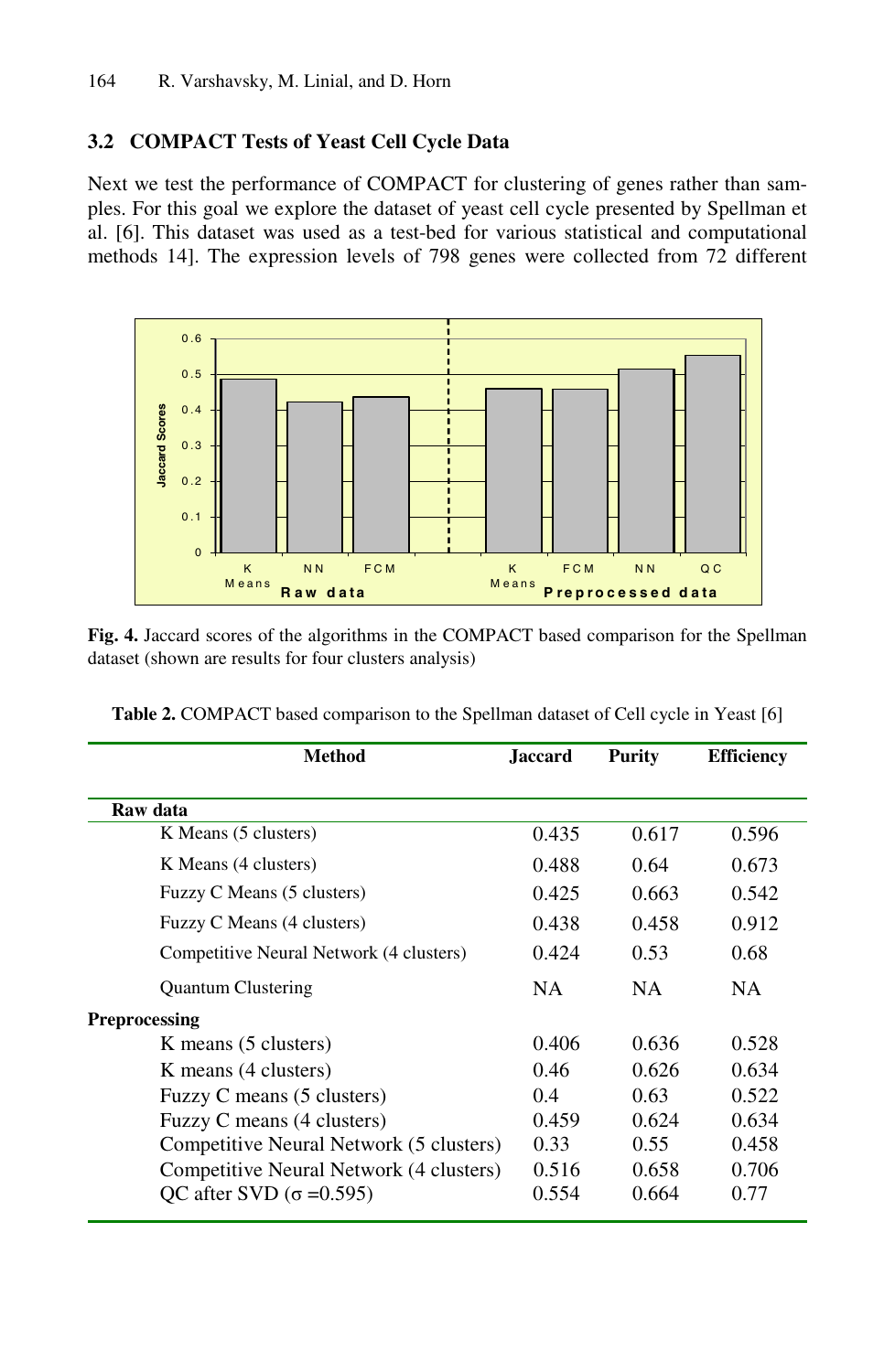conditions that reflect different time points in the yeast cell cycle. The task in this case is to cluster these 798 genes into five classes identified by Spellman et al. through functional annotations of individual genes.

We applied COMPACT both to 'raw' data and to SVD compressed data. In the latter case we selected two leading normalized SVD components ('eigensamples' according to Alter, [12]), thus reducing the matrix size from 798X72 to 798X2. All four clustering methods were tested as before. Once again the results obtained by the QC are moderately superior.

We have tested all methods for both 4 and 5 clusters (Table 2 and Figure 4). Interestingly enough, 4 clusters seem to be a better choice in all cases, although the 'real' classification defines 5 classes.

### **4 Discussion**

In this paper we demonstrate how different clustering algorithms may lead to different results. The advantage of COMPACT is in allowing many algorithms to be viewed and evaluated in parallel on a common test set. Through COMPACT one can evaluate the impact of changing the algorithm or its parameters (e.g., sigma value in  $QC$ , number of iterations for the Competitive Neural Network, starting points of K-Means, Fuzzy C-Means and more). Being able to run a number of clustering algorithms, observe their results (quantitatively and graphically) and compare between them is beneficial for researchers using gene expression, proteomics, and other technologies that produce large datasets. We find it advisable to start with a problem that has a known classification (referred to as 'real classification') and use the statistical criteria (i.e., efficiency, purity and Jaccard score) to decide on the favorable clustering algorithm. For general research problems, where no known classification exists, the same statistical tools may be used to compare results of different clustering methods with one another. We presented here a comparative analysis of some well-known clustering methods with one relatively new method, QC. For the two datasets that we have explored, QC outperformed the other methods.

We have shown that dimensionality reduction improves the clustering quality. This observation is highly relevant when handling genomic data. Recall that for Affymetrix microarrays the number of genes tested reaches all known transcripts from the selected organism, producing 20,000-30,000 data points for a mammalian genome. Similarly, the application of the new SNP discovery chip produces a huge number of noisy data points in a single experiment. Besides its computational complexity, one of the major challenges when using massive data is to identify features and to filter out noise. Often handling such high dimensional noisy inputs can be a barrier. Hence it is important to develop more efficient and accurate tools to tackle these problems (see examples in [3], [4], [15], [16]). Thus, constructing a method that can significantly reduce data volume, and at the same time keep the important properties of that data, is obviously required.

COMPACT offers easy-to-use graphical controls for users to select and determine their own preferences, and graphical displays where the results can be presented or saved for later usage. It offers several clustering algorithms and allows the user to compare them to one another.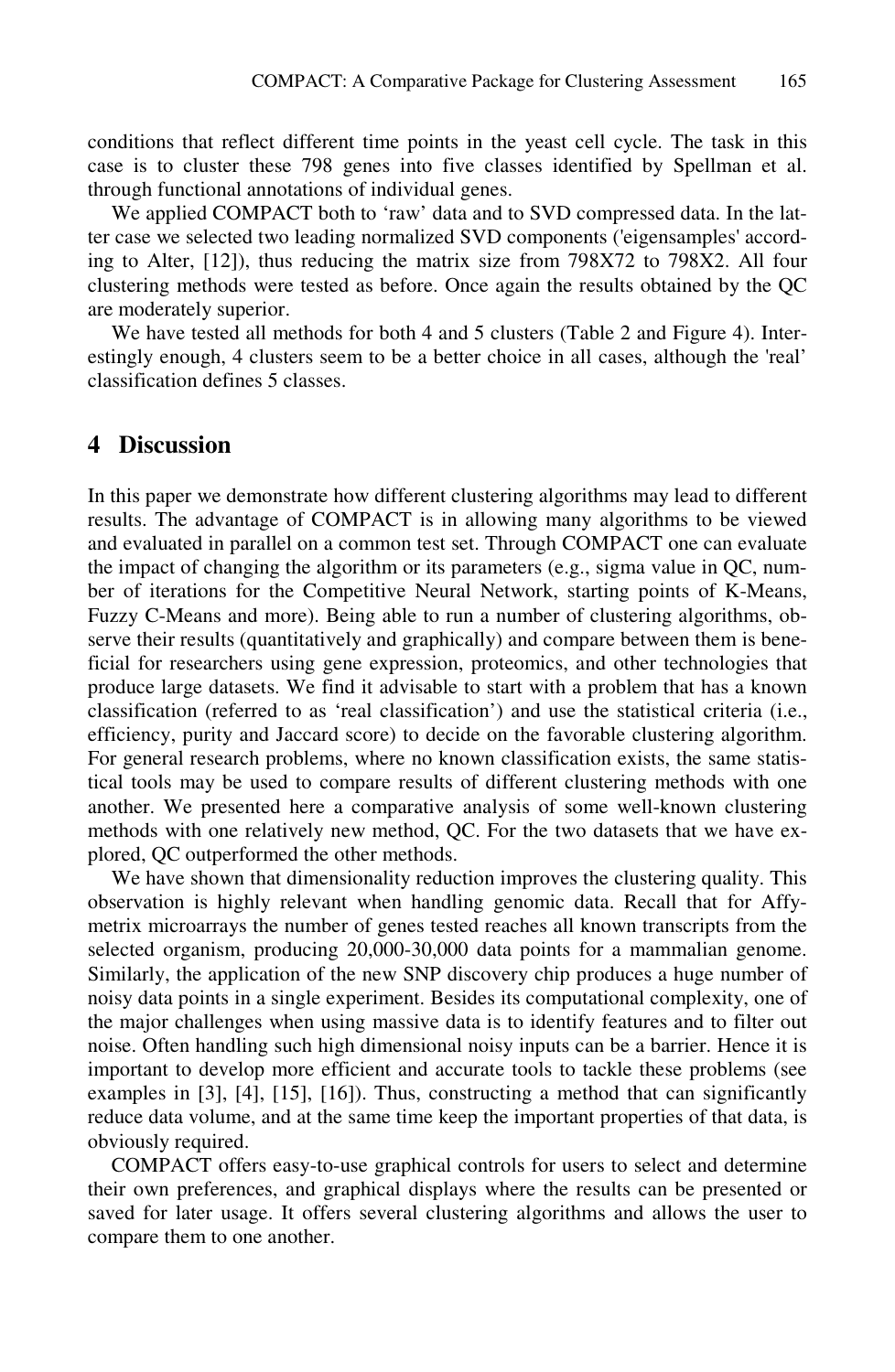Although similar tools have already been proposed (e.g., [17], or [18]), the novelties of COMPACT are: (i) presenting an integrative, light package for clustering and visualization, (ii) integrating an efficient compression method and (iii) introducing the QC algorithm as part of the available clustering options.

The beginners will find this user-friendly tool with its graphical and textual displays useful in their data analysis. The experts will benefit from its flexibility and customizability that enables expanding the tool and modifying it for advanced, specialized applications.

# **Acknowledgment**

We thank Inon Axel for helping in the initial stages of the development. We thank Noam Kaplan for critical reading the manuscript. We thank the ProtoNet team in the Hebrew University of Jerusalem for suggestions and helpful discussions. This work is partially supported by the BioSapiens NoE of the EU framework VI. R.V. awarded a fellowship by the SCCB, The Sudarsky Center for Computational Biology. His research is partially supported by the Israel Science Foundation.

**Availability:** COMPACT is available at http://www.protonet.cs.huji.ac.il/compact and at http://adios.tau.ac.il/compact . A detailed description of the application can be found on these websites.

# **References**

- 1. Jain, A. K., Dubes R. C.: Algorithms for Clustering Data. Englewood Cliffs, NJ, Prentice Hall, Englewood Cliffs, NJ; 1988
- 2. Sharan, R., Maron-Katz A., Shamir, R.: CLICK and EXPANDER: a system for clustering and visualizing gene expression data. Bioinformatics. 2003, 19(14): 1787-99.
- 3. Eisen, M. B., Spellman, P. T., Brown P. O., Botstein D.: Cluster analysis and display of genome-wide expression patterns. Proc Natl Acad Sci U S A. 1998, 95(25): 14863-14868.
- 4. Golub T.R., Slonim D.K., Tamayo P., Huard C., Gaasenbeek M., Mesirov J.P., Coller H., Loh M.L., Downing J.R., Caligiuri M.A., Bloomfield C.D., Lander E.S.: Molecular classification of cancer: class discovery and class prediction by gene expression monitoring. Science. 1999, 286: 531-537.
- 5. Cheng Y., Church G. M.: Biclustering of Expression Data. Proceedings of the Eighth International Conference on Intelligent Systems for Molecular Biology; AAAI; 2000:93- 103.
- 6. Spellman P.T., Sherlock G., Zhang M.Q., Iyer V.R., Anders K., Eisen M.B., Brown P.O., Botstein D., Futcher B. P. T.: Comprehensive identification of cell cycle-regulated genes of the yeast Saccharomyces cerevisiae by microarray hybridization. Mol Biol Cell. 1998, 9(12): 3273-97.
- 7. Horn, D., Gottlieb A.: Algorithm for data clustering in pattern recognition problems based on quantum mechanics. Phys Rev Lett. 2002, 88(1): 018702.
- 8. Yeang C.H., Ramaswamy S., Tamayo P., Mukherjee S., Rifkin R.M., Angelo M., Reich M., Lander E., Mesirov J., Golub T. C. H., Ramaswamy S.: Molecular classification of multiple tumor types. Bioinformatics. 2001, 17 Suppl 1: S316-22.